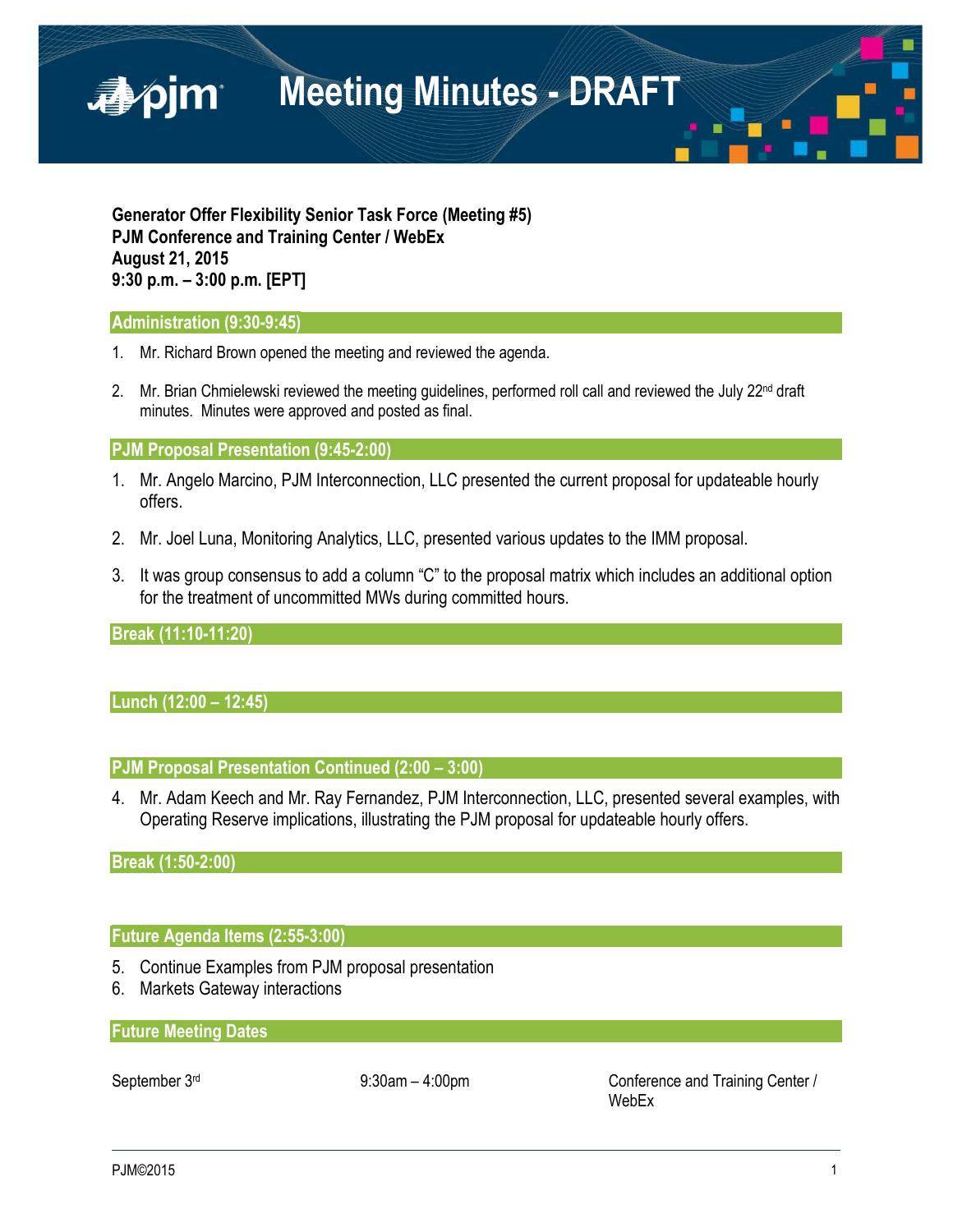

September 18<sup>th</sup> 9:30am – 4:00pm Conference and Training Center / WebEx

October 21<sup>st</sup> 9:30am – 4:00pm Conference and Training Center / WebEx

Author: B. Chmielewski

#### **Anti-trust:**

You may not discuss any topics that violate, or that might appear to violate, the antitrust laws including but not limited to agreements between or among competitors regarding prices, bid and offer practices, availability of service, product design, terms of sale, division of markets, allocation of customers or any other activity that might unreasonably restrain competition. If any of these items are discussed the chair will re-direct the conversation. If the conversation still persists, parties will be asked to leave the meeting or the meeting will be adjourned.

#### **Code of Conduct:**

As a mandatory condition of attendance at today's meeting, attendees agree to adhere to the PJM Code of Conduct as detailed in PJM Manual M-34 section 4.5, including, but not limited to, participants' responsibilities and rules regarding the dissemination of meeting discussion and materials.

### **Public Meetings/Media Participation:**

Unless otherwise noted, PJM stakeholder meetings are open to the public and to members of the media. Members of the media are asked to announce their attendance at all PJM stakeholder meetings at the beginning of the meeting or at the point they join a meeting already in progress. Members of the Media are reminded that speakers at PJM meetings cannot be quoted without explicit permission from the speaker. PJM Members are reminded that "detailed transcriptional meeting notes" and white board notes from "brainstorming sessions" shall not be disseminated. Stakeholders are also not allowed to create audio, video or online recordings of PJM meetings.

# PJM©2015 2 **In-Person Attendees LAST NAME FIRST NAME COMPANY SECTOR** Anders | David | PJM Interconnection, LLC | Not Applicable Bowring | Joe | Monitoring Analytics, LLC | Not Applicable Brown | Rich | PJM Interconnection, LLC | Not Applicable Brownell Stan Monitoring Analytics, LLC Not Applicable Bryson | Mike | PJM Interconnection, LLC | Not Applicable Carroll Rebecca PJM Interconnection, LLC Not Applicable Chmielewski | Brian | PJM Interconnection, LLC | Not Applicable Ciabattoni | Joe | PJM Interconnection, LLC | Not Applicable Fereshetian | Damon | PJM Interconnection, LLC | Not Applicable Fernandez | Ray | PJM Interconnection, LLC | Not Applicable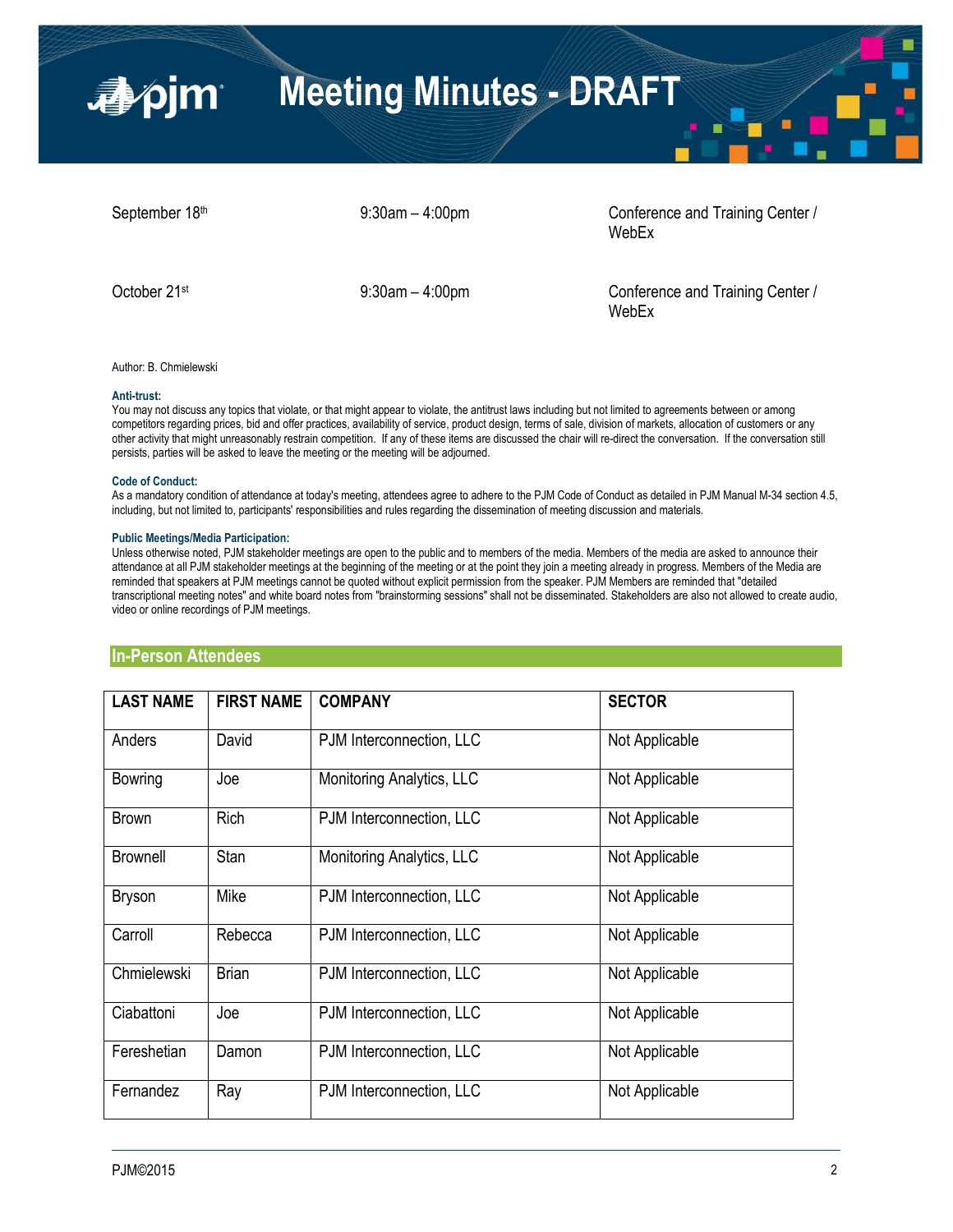

# **Meeting Minutes - DRAFT**

| Foladare       | Kenneth     | <b>IMG Midstream LLC</b>                        | <b>Generation Owner</b>     |
|----------------|-------------|-------------------------------------------------|-----------------------------|
| Ford           | Adrien      | PJM Interconnection, LLC                        | Not Applicable              |
| Griffiths      | Dan         | <b>Consumer Advocates of PJM States</b>         | Not Applicable              |
| Hartung        | Dean        | PJM Interconnection, LLC                        | Not Applicable              |
| Hauske         | Tom         | PJM Interconnection, LLC                        | Not Applicable              |
| Hendrzak       | Chantal     | PJM Interconnection, LLC                        | Not Applicable              |
| Holland        | <b>Risa</b> | PJM Interconnection, LLC                        | Not Applicable              |
| Hugee          | Jacqulynn   | PJM Interconnection, LLC                        | Not Applicable              |
| Jablonski      | James       | Borough of Butler, Butler Electric Division     | <b>Electric Distributor</b> |
| Johnson        | Carl        | Customized Energy Solutions, Ltd.*              | Not Applicable              |
| Josyula        | Siva        | Monitoring Analytics, LLC                       | Not Applicable              |
| Keech          | Adam        | PJM Interconnection, LLC                        | Not Applicable              |
| King           | Kendra      | PJM Interconnection, LLC                        | Not Applicable              |
| Lieberman      | Steven      | Old Dominion Electric Cooperative               | <b>Electric Distributor</b> |
| Luna           | Joel        | Monitoring Analytics, LLC                       | Not Applicable              |
| Marcino        | Angelo      | PJM Interconnection, LLC                        | Not Applicable              |
| Matheson       | Eric        | Pennsylvania Public Utility Commission          | Not Applicable              |
| O'Connell      | Robert      | <b>Main Line Electricity Market Consultants</b> | Not Applicable              |
|                | Scarp       | Calpine Energy Services, L.P.                   | <b>Generation Owner</b>     |
| Shparber       | Steve       | PJM Interconnection, LLC                        | Not Applicable              |
| <b>Strella</b> | Lauren      | PJM Interconnection, LLC                        | Not Applicable              |
| Velasco        | Cheryl Mae  | PJM Interconnection, LLC                        | Not Applicable              |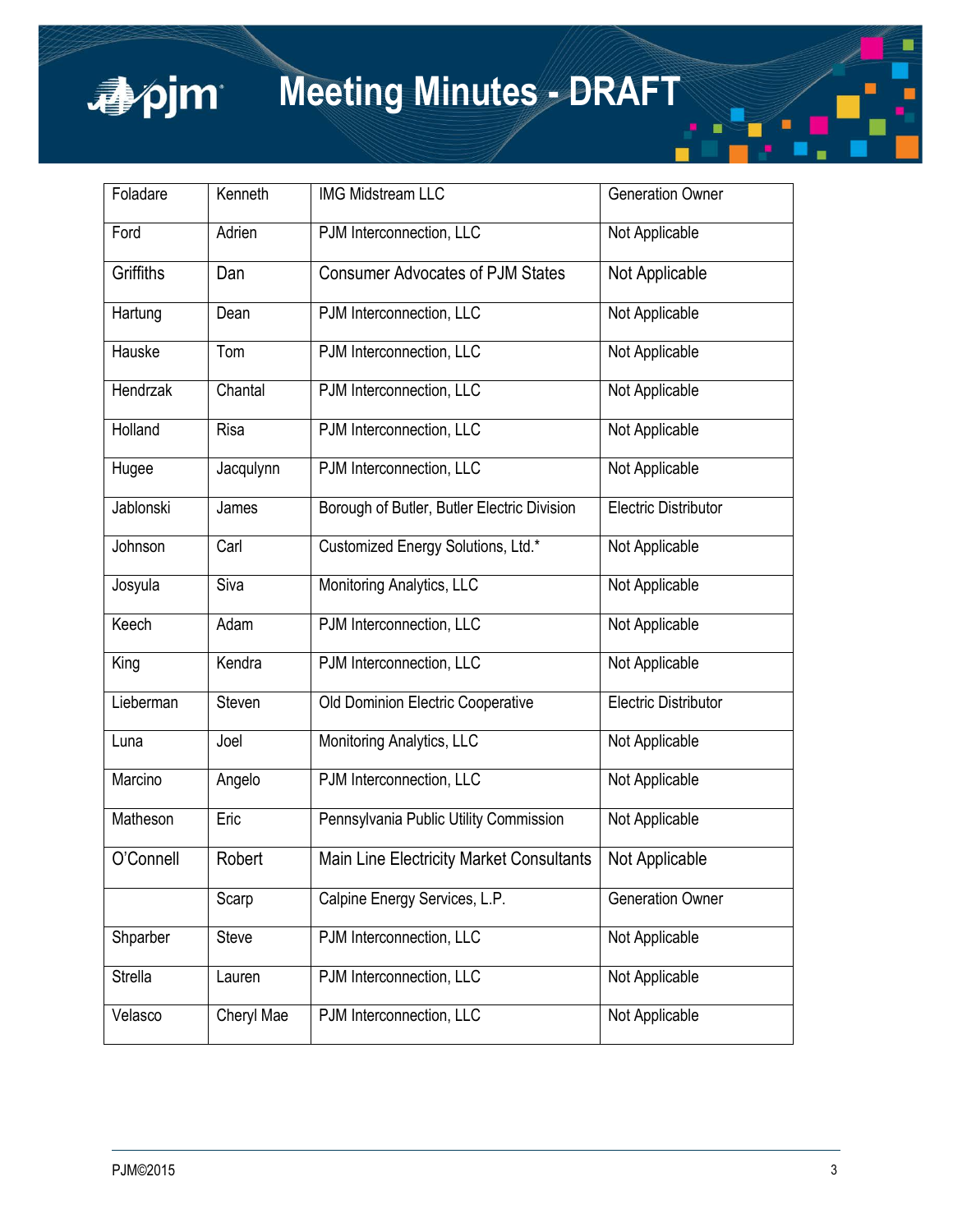**Meeting Minutes - DRAFT**

# **WebEx / Teleconference Attendees**

apjm

| <b>LAST NAME</b> | <b>FIRST NAME</b> | <b>COMPANY</b>                           | <b>SECTOR</b>             |
|------------------|-------------------|------------------------------------------|---------------------------|
| <b>Barker</b>    | Jason             | Exelon Business Services Company, LLC    | <b>Transmission Owner</b> |
| <b>Benchek</b>   | Jim               | <b>FirstEnergy Solutions Corporation</b> | <b>Transmission Owner</b> |
| Bonner (ES)      | Charles           | Dominion Virginia Power                  | Not Applicable            |
| <b>Bruce</b>     | Susan             | <b>McNees Wallace &amp; Nurick LLC</b>   | Not Applicable            |
| <b>Budney</b>    | Dave              | PJM Interconnection, LLC                 | Not Applicable            |
| <b>Burnley</b>   | Helen             | PJM Interconnection, LLC                 | Not Applicable            |
| Cawley           | Troy              | PJM Interconnection, LLC                 | Not Applicable            |
| Coyne            | Suzanne           | PJM Interconnection, LLC                 | Not Applicable            |
| Cox              | Jason             | Dynegy Power Marketing, Inc.             | <b>Generation Owner</b>   |
| DeLosa           | Joseph            | <b>DE Public Service Commission</b>      | Not Applicable            |
| Demuynck         | Rene              | New Jersey Board of Public Utilities     | Not Applicable            |
| Dessender        | Harry             | Customized Energy Solutions, Ltd.*       | Not Applicable            |
| Dupeire          | Michael           | Ventyx                                   | Not Applicable            |
| Eckstein         | Jim               | Duke Energy Business Services LLC        | <b>Generation Owner</b>   |
| <b>Endress</b>   | Eric              | PJM Interconnection, LLC                 | Not Applicable            |
| Farber           | John              | DE Public Service Commission             | Not Applicable            |
| Feierabend       | Rick              | Dominion Virginia Power                  | Not Applicable            |
| Fellon           | <b>Brian</b>      | <b>Hess Corporation</b>                  | <b>Other Supplier</b>     |
| Filomena         | Guy               | Customized Energy Solutions, Ltd.*       | Not Applicable            |
| Fitch            | Neal              | NRG Power Marketing LLC                  | <b>Generation Owner</b>   |
| Garnett          | <b>Bryan</b>      | Duke Energy Business Services LLC        | <b>Generation Owner</b>   |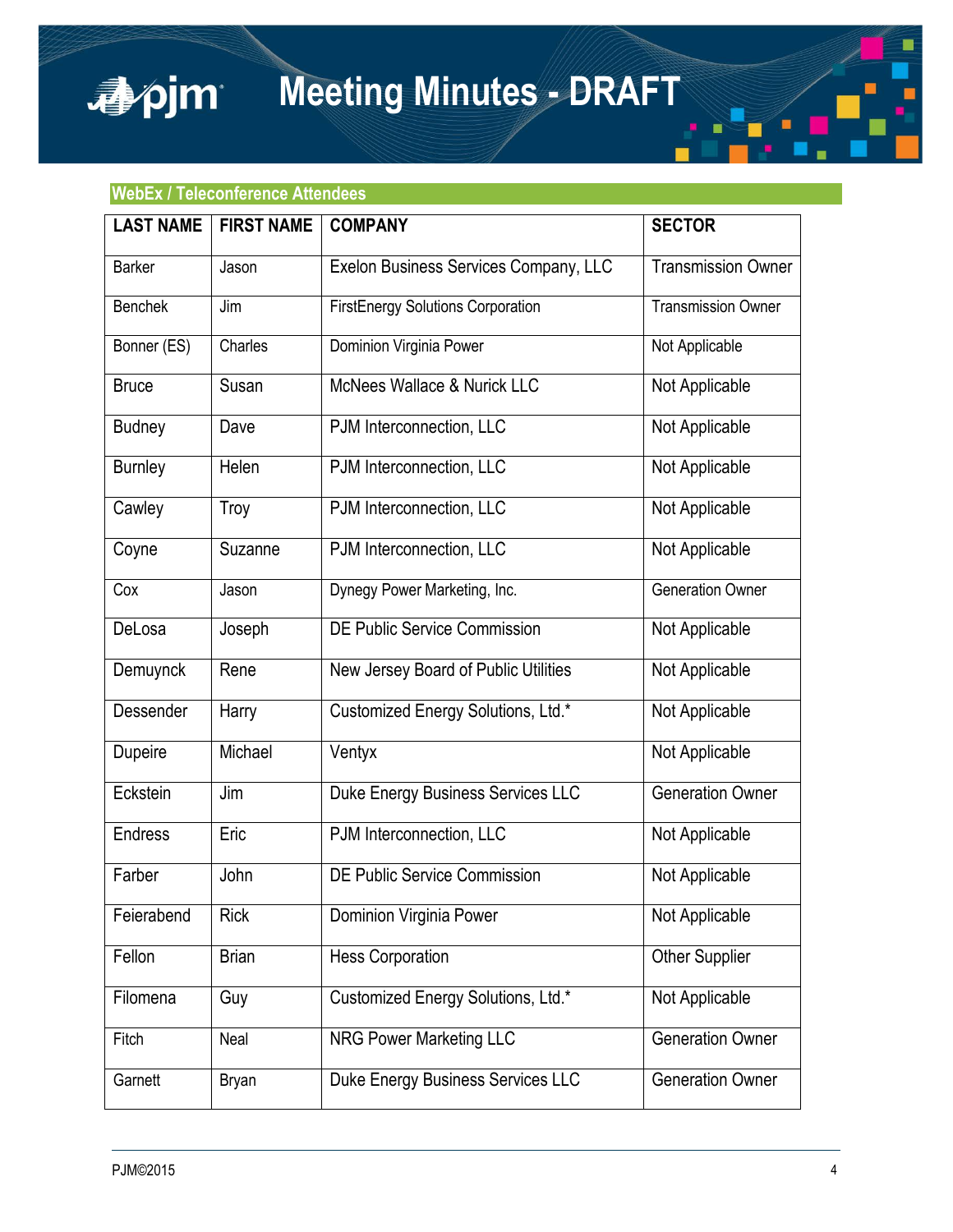# apjm

# **Meeting Minutes - DRAFT**

| Gebolys          | Debbie       | Other                                          | Not Applicable              |
|------------------|--------------|------------------------------------------------|-----------------------------|
| Greening         | Michele      | Talen Energy Marketing, LLC                    | <b>Generation Owner</b>     |
| Gretz            | Neil         | PSEG Energy Resources and Trade LLC            | <b>Other Supplier</b>       |
| Hall II          | Walter       | Maryland Public Service Commission             | Not Applicable              |
| Hart             | Ron          | Dominion Energy Marketing, Inc.                | <b>Generation Owner</b>     |
| Hoatson          | Tom          | <b>Riverside Generating, LLC</b>               | <b>Other Supplier</b>       |
| Horstmann        | John         | Dayton Power & Light Company (The)             | <b>Transmission Owner</b>   |
| Hyzinski         | Tom          | Talen Energy Marketing, LLC                    | <b>Generation Owner</b>     |
| Kelly            | Stephen      | <b>Brookfield Energy Marketing LP</b>          | Other Supplier              |
| Kingston         | Amber        | North Carolina Electric Membership Corporation | <b>Electric Distributor</b> |
| Lacy             | Catherine    | Dominion Virginia Power                        | Not Applicable              |
| Lakey            | <b>Brian</b> | Appalachian Power Company (APCO Dedicated)     | Not Applicable              |
| Lowe             | Connie       | Dominion Virginia Power                        | Not Applicable              |
| <b>McAlister</b> | Lisa         | American Municipal Power, Inc.                 | <b>Electric Distributor</b> |
| Norton           | Chris        | American Municipal Power, Inc.                 | <b>Electric Distributor</b> |
| O'Connor         | Siobhan      | Energy Authority, Inc. (The)                   | <b>Other Supplier</b>       |
| Ondayko          | <b>Brock</b> | Appalachian Power Company                      | <b>Transmission Owner</b>   |
| Patel            | Keyur        | PJM Interconnection, LLC                       | Not Applicable              |
| Philips          | Marji        | Direct Energy Business, LLC                    | <b>Other Supplier</b>       |
| Pilong           | Chris        | PJM Interconnection, LLC                       | Not Applicable              |
| Pratzon          | David        | <b>GT Power Group</b>                          | Not Applicable              |
| Rohrbach         | John         | Southern Maryland Electric Cooperative         | <b>Electric Distributor</b> |
| Sasser           | Jonathan     | Customized Energy Solutions, Ltd.*             | Not Applicable              |
| Schum            | Alice        | Illinois Municipal Electric Agency             | <b>Electric Distributor</b> |